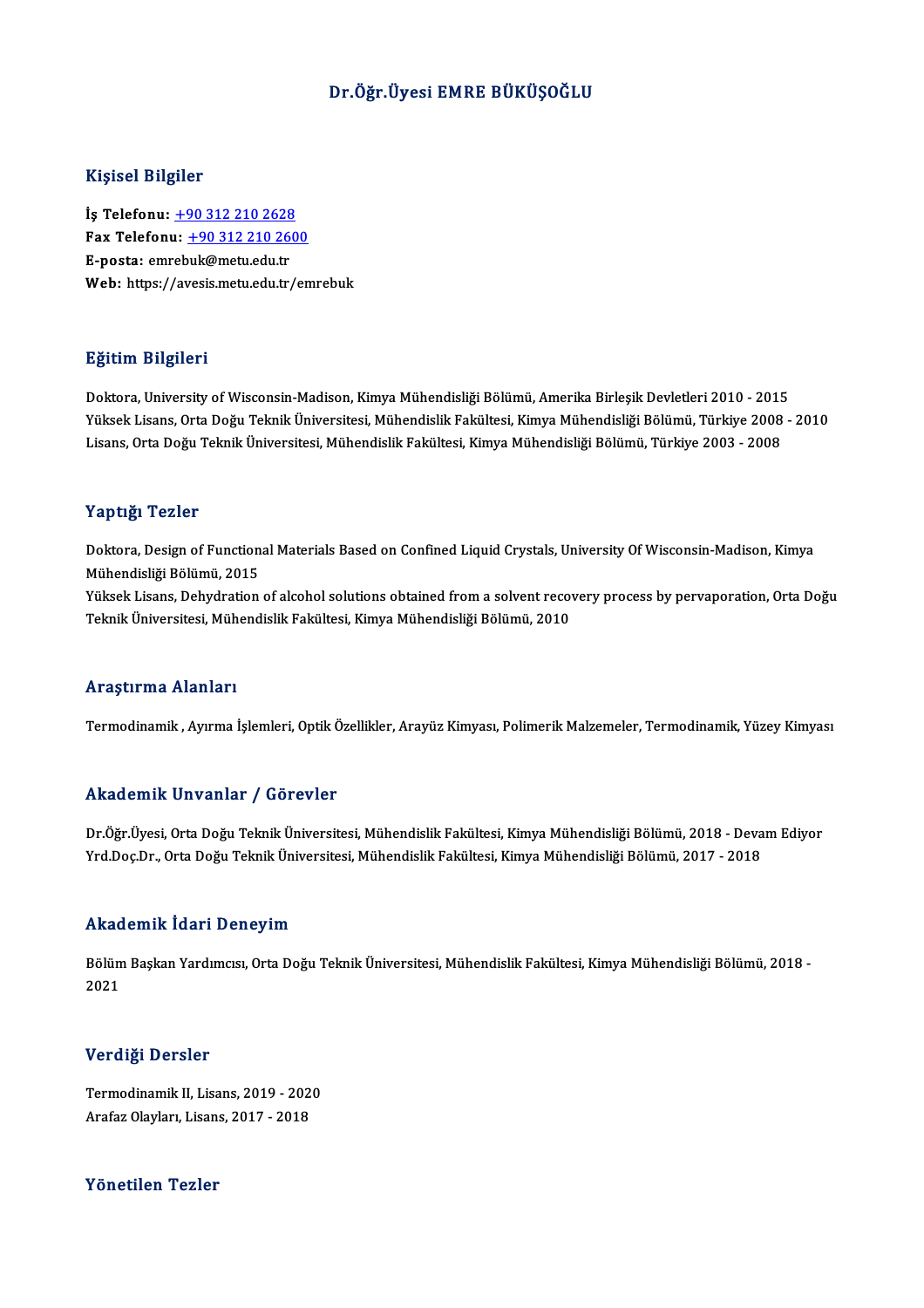Büküşoğlu E., SYNTHESIS AND CHARACTERIZATION OF SENSOR MICROPARTICLES TEMPLATED FROM CHOLESTERIC<br>LIQUID CRYSTALS, Yüksek Lisans, D ISINSU(Öğrensi), 2020 Büküşoğlu E., SYNTHESIS AND CHARACTERIZATION OF SEN<br>LIQUID CRYSTALS, Yüksek Lisans, D.IŞINSU(Öğrenci), 2020<br>KALIPCU AR H., BÜKÜSOĞLU E. Co2 / n2 ayınma porforman Büküşoğlu E., SYNTHESIS AND CHARACTERIZATION OF SENSOR MICROPARTICLES TEMPLATED FROM CHOLESTERI<br>LIQUID CRYSTALS, Yüksek Lisans, D.IŞINSU(Öğrenci), 2020<br>KALIPÇILAR H., BÜKÜŞOĞLU E., Co2 / n2 ayırma performansını iyileştirme

LIQUID CRYSTALS, Yüksek Lisans, D.IŞINSU(Öğrenci), 2020<br>KALIPÇILAR H., BÜKÜŞOĞLU E., Co2 / n2 ayırma performansını iyileştirmek için el<br>pebax membranların modifikasyonu, Yüksek Lisans, A.Abdulalem(Öğrenci), 2020<br>Büküseğlu KALIPÇILAR H., BÜKÜŞOĞLU E., Co2 / n2 ayırma performansını iyileştirmek için ek solvent işlemi ile pebax ve :<br>pebax membranların modifikasyonu, Yüksek Lisans, A.Abdulalem(Öğrenci), 2020<br>Büküşoğlu E., LIQUID CRYSTAL - TEMPL

pebax membranların modifikasyonu, Yüksek Lisans, A.Abdulalem(Öğrenci), 2020<br>Büküşoğlu E., LIQUID CRYSTAL - TEMPLATED SYNTHESIS OF POLYMERIC MICROPARTICLES WITH COMPLEX<br>NANOSTRUCTURES, Yüksek Lisans, B.AKDENİZ(Öğrenci), 201 Büküşoğlu E., LIQUID CRYSTAL - TEMPLATED SYNTHESIS OF POLYMERIC MICROPARTICLES WITH COMPLEX<br>NANOSTRUCTURES, Yüksek Lisans, B.AKDENİZ(Öğrenci), 2019<br>Kalıpçılar H., Büküşoğlu E., Design of functional materials using liquid c

NANOSTRUCTURES, Yüksek Li<br>Kalıpçılar H., Büküşoğlu E., De<br>A.KARAUSTA(Öğrenci), 2018 A.KARAUSTA(Öğrenci), 2018<br>Jüri Üyelikleri

Tez Savunma (Doktora),Tez Savunma (Doktora),OrtaDoğuTeknikÜniversitesi,Eylül,2018

### SCI, SSCI ve AHCI İndekslerine Giren Dergilerde Yayınlanan Makaleler

I. Interpenetrating network based polymeric sensors with enhanced specificity, sensitivity, and **Interpenetr<br>Interpenetr<br>reusability<br>PATIP Ö-PA** Interpenetrating network ba:<br>reusability<br>BATIR Ö., BAT E., BÜKÜŞOĞLU E.<br>Sensers and Astuaters B. Chemis reusability<br>BATIR Ö., BAT E., BÜKÜŞOĞLU E.<br>Sensors and Actuators B: Chemical, cilt.367, 2022 (SCI Expanded İndekslerine Giren Dergi)<br>Liauid, erustal misrosanillaru, based sensors for affordabla analytisal analisation

BATIR Ö., BAT E., BÜKÜŞOĞLU E.<br>Sensors and Actuators B: Chemical, cilt.367, 2022 (SCI Expanded İndekslerine Giren Dergi)<br>II. Liquid crystal microcapillary-based sensors for affordable analytical applications<br><sup>Kurt E.</sup> Sensors and Actuatol<br>Liquid crystal micr<br>Kurt E., Büküşoğlu E.<br>SOET MATTED .cilt 19 Liquid crystal microcapillary-based sensors for affordable analyt<br>Kurt E., Büküşoğlu E.<br>SOFT MATTER, cilt.18, ss.4009-4016, 2022 (SCI İndekslerine Giren Dergi)<br>Nanonartisla adearntian indused sanfigurations of namatis liqu

SOFT MATTER, cilt 18, ss 4009-4016, 2022 (SCI İndekslerine Giren Dergi)

- Kurt E., Büküşoğlu E.<br>SOFT MATTER, cilt.18, ss.4009-4016, 2022 (SCI İndekslerine Giren Dergi)<br>III. Nanoparticle adsorption induced configurations of nematic liquid crystal droplets<br>Sengul S., AYDOĞAN N., BÜKÜŞOĞLU E. JOURNAL OF COLLOID AND INTERFACE SCIENCE, cilt.608, ss.2310-2320, 2022 (SCI İndekslerine Giren Dergi)
- Sengul S., AYDOĞAN N., BÜKÜŞOĞLU E.<br>JOURNAL OF COLLOID AND INTERFACE SCIENCE, cilt.608, ss.2310-2320, 2022 (SCI İndekslerine Girer<br>IV. Controlling Ultrafiltration Membrane Rejection via Shear-Aligned Deposition of Cellulos JOURNAL OF COLLOID AND INTERFACE SCIEN<br>Controlling Ultrafiltration Membrane Reje<br>Nanocrystals from Aqueous Suspensions<br>Kosaman C. Bültüsağlu E. Cultar Emesan B. 7 Controlling Ultrafiltration Membrane Rej<br>Nanocrystals from Aqueous Suspensions<br>Kocaman C., Büküşoğlu E., Çulfaz Emecen P. Z.<br>ACS APPLIED MATERIALS & INTERFACES silt Nanocrystals from Aqueous Suspensions<br>Kocaman C., Büküşoğlu E., Çulfaz Emecen P. Z.<br>ACS APPLIED MATERIALS & INTERFACES, cilt.13, sa.30, ss.36548-36557, 2021 (SCI İndekslerine Giren Dergi)<br>Controlling the shanes and interna Kocaman C., Büküşoğlu E., Çulfaz Emecen P. Z.<br>ACS APPLIED MATERIALS & INTERFACES, cilt.13, sa.30, ss.36548-36557, 2021 (SCI İndekslerine Giren Der<br>V. Controlling the shapes and internal complexity of the polymeric particle
- ACS APPLIED MATERIALS & INTERFACE<br>Controlling the shapes and internal<br>templates confined into microwells<br>KARAUSTA A KOCAMAN G BÜVÜSOĞU V. Controlling the shapes and internal complexity of the polymeric particles using liquid crystal-<br>templates confined into microwells<br>KARAUSTA A., KOCAMAN C., BÜKÜŞOĞLU E. JOURNAL OF MOLECULAR LIQUIDS, cilt.324, 2021 (SCI İndekslerine Giren Dergi) KARAUSTA A., KOCAMAN C., BÜKÜŞOĞLU E.<br>JOURNAL OF MOLECULAR LIQUIDS, cilt.324, 2021 (SCI İndekslerine Giren Dergi)<br>VI. Chameleon skin-inspired polymeric particles for the detection of toluene vapor<br>Avear D. L. Büküseğlu E
- **JOURNAL OF MOLECULA<br>Chameleon skin-inspir<br>Avsar D. I. , Büküşoğlu E.<br>SOET MATTER, cik 16, SS** Chameleon skin-inspired polymeric particles for the detection of<br>Avsar D. I. , Büküşoğlu E.<br>SOFT MATTER, cilt.16, ss.8683-8691, 2020 (SCI İndekslerine Giren Dergi)<br>Identification and sorting of particle chirelity using liq

SOFT MATTER, cilt 16, ss.8683-8691, 2020 (SCI İndekslerine Giren Dergi)

Avsar D. I. , Büküşoğlu E.<br>SOFT MATTER, cilt.16, ss.8683-8691, 2020 (SCI İndekslerine Giren Dergi)<br>VII. Identification and sorting of particle chirality using liquid crystallinity<br>Akdeniz B., Batır Ö., Büküşoğlu E. Identification and sorting of particle chirality using liquid crystallinity<br>Akdeniz B., Batır Ö., Büküşoğlu E.<br>JOURNAL OF COLLOID AND INTERFACE SCIENCE, cilt.574, ss.11-19, 2020 (SCI İndekslerine Giren Dergi)<br>Strain enhane

# Akdeniz B., Batır Ö., Büküşoğlu E.<br>JOURNAL OF COLLOID AND INTERFACE SCIENCE, cilt.574, ss.11-19, 2020 (SCI İndekslerine Giren Dergi)<br>VIII. Strain-enhanced sensitivity of polymeric sensors templated from cholesteric liquid JOURNAL OF COLLOID AND<br><mark>Strain-enhanced sensitivi</mark><br>Batır Ö., Bat E., Büküşoğlu E.<br>SOFT MATTER. silt 16, se 29. VIII. Strain-enhanced sensitivity of polymeric sensors templated from cholesteric liquid crystals<br>Batır Ö., Bat E., Büküşoğlu E.<br>SOFT MATTER, cilt.16, sa.29, ss.6794-6802, 2020 (SCI İndekslerine Giren Dergi)

- IX. Prolate and oblate chiral liquid crystal spheroids SOFT MATTER, cilt.16, sa.29, ss.6794-6802, 2020 (SCI İndekslerine Giren Dergi)<br>Prolate and oblate chiral liquid crystal spheroids<br>Sadati M., Martinez-Gonzalez J. A. , Zhou Y., Qazvini N. T. , Kurtenbach K., Li X., Büküşoğl Prolate and oblate chiral li<br>Sadati M., Martinez-Gonzalez J.<br>Pablo Hernandez-Ortiz J., et al.<br>SCIENCE ADVANCES silt 6, 20.2 Sadati M., Martinez-Gonzalez J. A. , Zhou Y., Qazvini N. T. , Kurtenbach K<br>Pablo Hernandez-Ortiz J., et al.<br>SCIENCE ADVANCES, cilt.6, sa.28, 2020 (SCI İndekslerine Giren Dergi)<br>Programming van dar Waala interactione with c Pablo Hernandez-Ortiz J., et al.<br>SCIENCE ADVANCES, cilt.6, sa.28, 2020 (SCI Indekslerine Giren Dergi)<br>X. Programming van der Waals interactions with complex symmetries into microparticles using liquid
- SCIENCE ADV.<br>Programmin<br>crystallinity<br>Euster H. A. A Programming van der Waals interactions with complex symmetr<br>crystallinity<br>Fuster H. A. , Wang X., Wang X., Bukusoglu E., Spagnolie S. E. , Abbott N. L.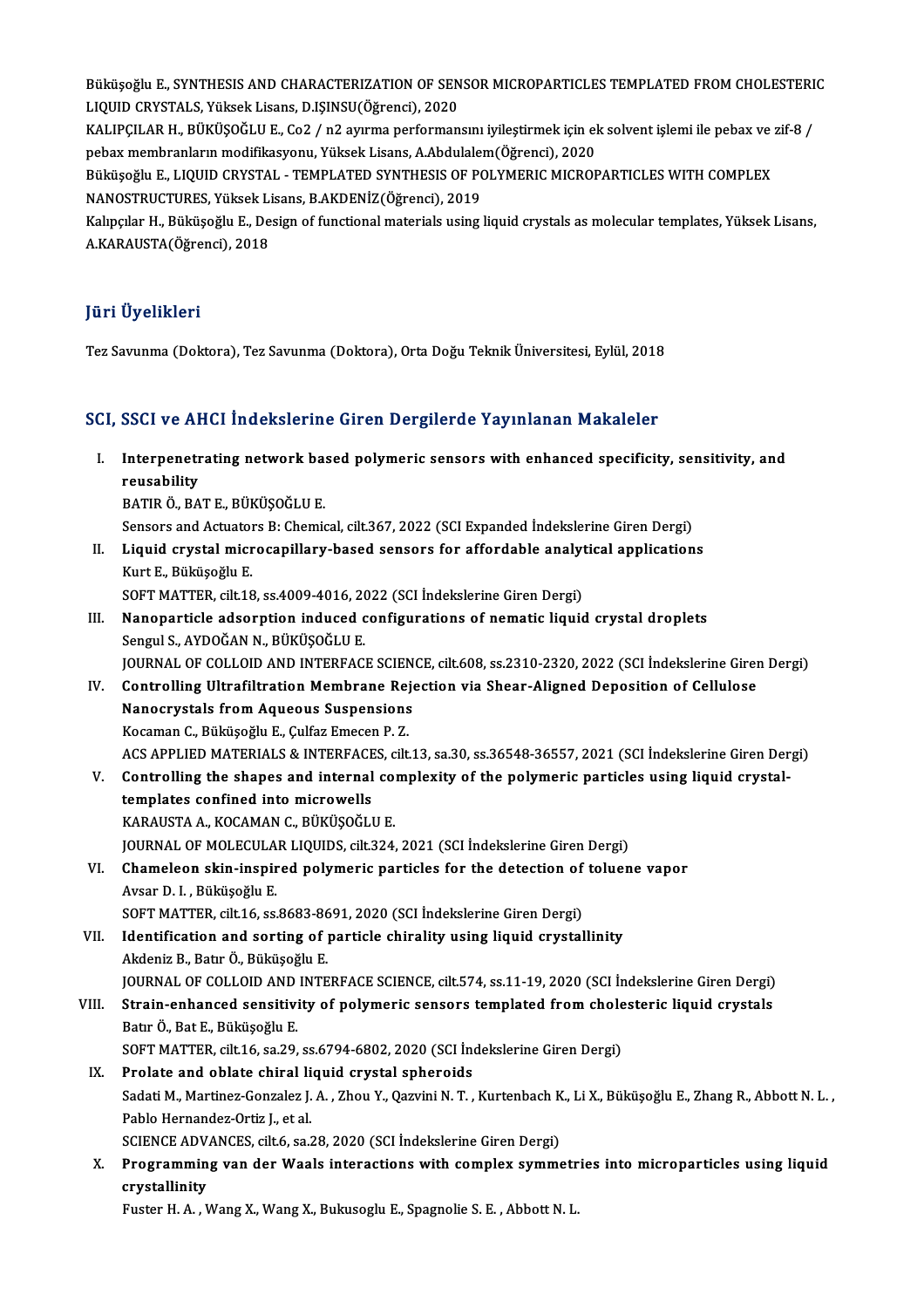SCIENCE ADVANCES, cilt.6, sa.25, 2020 (SCI İndekslerine Giren Dergi)

SCIENCE ADVANCES, cilt.6, sa.25, 2020 (SCI İndekslerine Giren Dergi)<br>XI. Addressing challenges in the ultrafiltration of biomolecules from complex aqueous environments SCIENCE ADVANCES, cilt.6, sa.25, 2020 (SC)<br>Addressing challenges in the ultrafilt:<br>Büküşoğlu E., Koku H., Çulfaz-Emecen P. Z.<br>Current Opinion in Colleid and Interface S. Addressing challenges in the ultrafiltration of biomolecules from complex aqueous enviro<br>Büküşoğlu E., Koku H., Çulfaz-Emecen P. Z.<br>Current Opinion in Colloid and Interface Science, cilt.46, ss.52-64, 2020 (SCI İndekslerin

Büküşoğlu E., Koku H., Çulfaz-Emecen P. Z.<br>Current Opinion in Colloid and Interface Science, cilt.46, ss.52-64, 2020 (SCI İndekslerine Giren Dergi)<br>XII. Design Parameters and Principles of Liquid-Crystal-Templated Synt Current Opinion in Colloid and Interface Science, cilt.46, ss.52-64, 2020 (SCI Indekslerine Giren Dergi)<br>Design Parameters and Principles of Liquid-Crystal-Templated Synthesis of Polymeric Mat<br>Photolithography<br>AKDENIZ B., Design Parameters and P<br>Photolithography<br>AKDENİZ B., BÜKÜŞOĞLU E.<br>LANCMUP si<sup>lt 25</sup>. sə 40. ss

LANGMUIR, cilt.35, sa.40, ss.13126-13134,2019 (SCI İndekslerineGirenDergi)

- AKDENİZ B., BÜKÜŞOĞLU E.<br>LANGMUIR, cilt.35, sa.40, ss.13126-13134, 2019 (SCI İndekslerine Giren Dergi)<br>XIII. Liquid Crystal Templates Combined with Photolithography Enable Synthesis of Chiral Twisted<br>Rolymeris Misroper LANGMUIR, cilt35, sa.40, ss.1<br>Liquid Crystal Templates<br>Polymeric Microparticles<br>AKDENİZ P. PÜKÜSQČLU E Polymeric Microparticles<br>AKDENİZ B., BÜKÜŞOĞLU E. MACROMOLECULAR RAPID COMMUNICATIONS, cilt.40, sa.15, 2019 (SCI İndekslerine Giren Dergi) AKDENİZ B., BÜKÜŞOĞLU E.<br>MACROMOLECULAR RAPID COMMUNICATIONS, cilt.40, sa.15, 2019 (SCI İndekslerine Giren Dergi)<br>XIV. Liquid Crystal-Templated Synthesis of Mesoporous Membranes with Predetermined Pore Alignment<br>Karays
- MACROMOLECULAR RAPI<br>Liquid Crystal-Templat<br>Karausta A., Büküşoğlu E.<br>ACS APPI JED MATERIALS Liquid Crystal-Templated Synthesis of Mesoporous Membranes with Predetermined Pore Alignm<br>Karausta A., Büküşoğlu E.<br>ACS APPLIED MATERIALS & INTERFACES, cilt.10, sa.39, ss.33484-33492, 2018 (SCI İndekslerine Giren Dergi)<br>Se

Karausta A., Büküşoğlu E.<br>ACS APPLIED MATERIALS & INTERFACES, cilt.10, sa.39,<br>XV. Self-reporting and self-regulating liquid crystals<br>Kim Y., Wang X., Mondkar P., Bukusoglu E., Abbott N. L. ACS APPLIED MATERIALS & INTERFACES, cilt.10, sa.39<br>Self-reporting and self-regulating liquid crystals<br>Kim Y., Wang X., Mondkar P., Bukusoglu E., Abbott N. L.<br>NATURE cilt E57, 20,7706, 20,520,560,2019 (SCL indel: NATURE, cilt.557, sa.7706, ss.539-560,2018 (SCI İndekslerineGirenDergi) Kim Y., Wang X., Mondkar P., Bukusoglu E., Abbott N. L.<br>NATURE, cilt.557, sa.7706, ss.539-560, 2018 (SCI Indekslerine Giren Dergi)<br>XVI. Dehydration of Industrial Byproduct Solutions for Recycling via Pervaporation-Adso

# NATURE,<br><mark>Dehydra</mark><br>Process<br>Püvüsoğ Dehydration of Industrial Byproduct<br>Process<br>BÜKÜŞOĞLU E., KALIPÇILAR H., YILMAZ L.<br>INDUSTRIAL & ENCINEERING GUEMISTRY

Process<br>BÜKÜŞOĞLU E., KALIPÇILAR H., YILMAZ L.<br>INDUSTRIAL & ENGINEERING CHEMISTRY RESEARCH, cilt.57, sa.6, ss.2277-2286, 2018 (SCI İndekslerine Giren BÜKÜŞ<br>INDUS<br>Dergi)<br>Strain

- INDUSTRIAL & ENGINEERING CHEMISTRY RESEARCH, cilt.57, sa.6, ss.2277-2286, 2018 (SCI Indekslerine Girer<br>Dergi)<br>XVII. Strain-induced alignment and phase behavior of blue phase liquid crystals confined to thin films<br>PUVUSOČU Dergi)<br>Strain-induced alignment and phase behavior of blue phase liquid crystal:<br>BÜKÜŞOĞLU E., Martinez-Gonzalez J. A. , Wang X., Zhou Y., de Pablo J. J. , Abbott N. L.<br>SOET MATTER, silt 13, sa 47, se 8999,9006, 2017 (SCL Strain-induced alignment and phase behavior of blue phase liquid crys<br>BÜKÜŞOĞLU E., Martinez-Gonzalez J. A. , Wang X., Zhou Y., de Pablo J. J. , Abbott N<br>SOFT MATTER, cilt.13, sa.47, ss.8999-9006, 2017 (SCI İndekslerine Gi SOFT MATTER, cilt 13, sa 47, ss 8999-9006, 2017 (SCI İndekslerine Giren Dergi)
- BÜKÜŞOĞLU E., Martinez-Gonzalez J. A. , Wang X., Zhou Y., de Pablo J. J. , Abbott N. L.<br>SOFT MATTER, cilt.13, sa.47, ss.8999-9006, 2017 (SCI İndekslerine Giren Dergi)<br>XVIII. Active Janus Particles at Interfaces of Liqu LANGMUIR, cilt.33, sa.41, ss.10917-10926, 2017 (SCI İndekslerine Giren Dergi) Mangal R., Nayani K., Kim Y., Büküşoğlu E., Cordova-Figueroa U. M. , Abbott N. L.<br>LANGMUIR, cilt.33, sa.41, ss.10917-10926, 2017 (SCI İndekslerine Giren Dergi)<br>XIX. Patterned surface anchoring of nematic droplets at miscib
	- Wang X., Zhou Y., Kim Y., Miller D. S. , Zhang R., Martinez-Gonzalez J. A. , Büküşoğlu E., Zhang B., Brown T. M. , De<br>Pablo J. J. , et al. Patterned sur<br>Wang X., Zhou Y<br>Pablo J. J. , et al.<br>SOET MATTED

SOFT MATTER, cilt.13, sa.34, ss.5714-5723, 2017 (SCI İndekslerine Giren Dergi)

## Pablo J. J. , et al.<br>SOFT MATTER, cilt.13, sa.34, ss.5714-5723, 2017 (SCI Indekslerine Giren Dergi)<br>XX. A Practical Guide to the Preparation of Liquid Crystal-Templated Microparticles SOFT MATTER, cilt.13, sa.34, ss.5714<br>A Practical Guide to the Prepara<br>Wang X., Büküşoğlu E., Abbottt N. L.<br>CHEMISTRY OF MATERIALS, silt.20 A Practical Guide to the Preparation of Liquid Crystal-Templated Micropartic<br>Wang X., Büküşoğlu E., Abbottt N. L.<br>CHEMISTRY OF MATERIALS, cilt.29, sa.1, ss.53-61, 2017 (SCI İndekslerine Giren Dergi)<br>Synthesis of Ortically Wang X., Büküşoğlu E., Abbottt N. L.<br>CHEMISTRY OF MATERIALS, cilt.29, sa.1, ss.53-61, 2017 (SCI İndekslerine Giren Dergi)<br>XXI. Synthesis of Optically Complex, Porous, and Anisometric Polymeric Microparticles by Templat

from Liquid Crystalline Droplets Synthesis of Optically Complex, Porous, and Anisometric Polymeric Microparticle:<br>from Liquid Crystalline Droplets<br>Wang X., Büküşoğlu E., Miller D.S. , Pantoja M.A.B. , Xiang J., Lavrentovich O.D. , Abbott N. L.<br>ADVANCED EU from Liquid Crystalline Droplets<br>Wang X., Büküşoğlu E., Miller D. S. , Pantoja M. A. B. , Xiang J., Lavrentovich O. D. , Abbott N. L.<br>ADVANCED FUNCTIONAL MATERIALS, cilt.26, sa.40, ss.7343-7351, 2016 (SCI İndekslerine Gire

Wang X., Büküşoğlu E., Miller D. S. , Pantoja M. A. B. , Xiang J., Lavrento<br>ADVANCED FUNCTIONAL MATERIALS, cilt.26, sa.40, ss.7343-7351, 20<br>XXII. Structural Transitions in Cholesteric Liquid Crystal Droplets<br>Zhou V. BÜKÜSO ADVANCED FUNCTIONAL MATERIALS, cilt.26, sa.40, ss.7343-7351, 2016 (SCI İndekslerine Giren Dergi)<br>Structural Transitions in Cholesteric Liquid Crystal Droplets<br>Zhou Y., BÜKÜŞOĞLU E., Martinez-Gonzalez J. A. , Rahimi M., Rob Structural Transitions in Cholesteric Liquid Crystal Droplets<br>Zhou Y., BÜKÜŞOĞLU E., Martinez-Gonzalez J. A. , Rahimi M., Roberts 7<br>J. J. Zhou Y., BÜKÜŞOĞLU E., Martinez-Gonzalez J. A. , Rahimi M., Roberts T. F. , Z<br>J. J.<br>ACS NANO, cilt.10, sa.7, ss.6484-6490, 2016 (SCI İndekslerine Giren Dergi)<br>Evnonimental Insiskts inte the Nanastrusture of the Gones of Te

ACS NANO, cilt.10, sa.7, ss.6484-6490, 2016 (SCI Indekslerine Giren Dergi)

- XXIII. Experimental Insights into the Nanostructure of the Cores of Topological Defects in Liquid Crystals<br>Wang X., Kim Y., Büküşoğlu E., Zhang B., Miller D. S., Abbott N. L. Experimental Insights into the Nanostructure of the Cores of Topologic<br>Wang X., Kim Y., Büküşoğlu E., Zhang B., Miller D. S. , Abbott N. L.<br>PHYSICAL REVIEW LETTERS, cilt.116, sa.14, 2016 (SCI İndekslerine Giren Dergi)<br>Tana Wang X., Kim Y., Büküşoğlu E., Zhang B., Miller D. S. , Abbott N. L.<br>PHYSICAL REVIEW LETTERS, cilt.116, sa.14, 2016 (SCI İndekslerine Giren Dergi)<br>XXIV. Topological defects in liquid crystals as templates for molecular sel
- PHYSICAL REVIEW LETTERS, cilt.116, sa.14, 2016 (SCI İndeks<br>**Topological defects in liquid crystals as templates for**<br>Wang X., Miller D. S. , Büküşoğlu E., De Pablo J. J. , Abbott N. L.<br>NATURE MATERIALS, silt 15, sa.1, sa.1 Topological defects in liquid crystals as templates for molecular self-asse<br>Wang X., Miller D. S. , Büküşoğlu E., De Pablo J. J. , Abbott N. L.<br>NATURE MATERIALS, cilt.15, sa.1, ss.106-114, 2016 (SCI İndekslerine Giren Derg Wang X., Miller D. S. , Büküşoğlu E., De Pablo J. J. , Abbott N. L.<br>NATURE MATERIALS, cilt.15, sa.1, ss.106-114, 2016 (SCI İndekslerine Giren Dergi)<br>XXV. Design of Responsive and Active (Soft) Materials Using Liquid Crysta
- 
-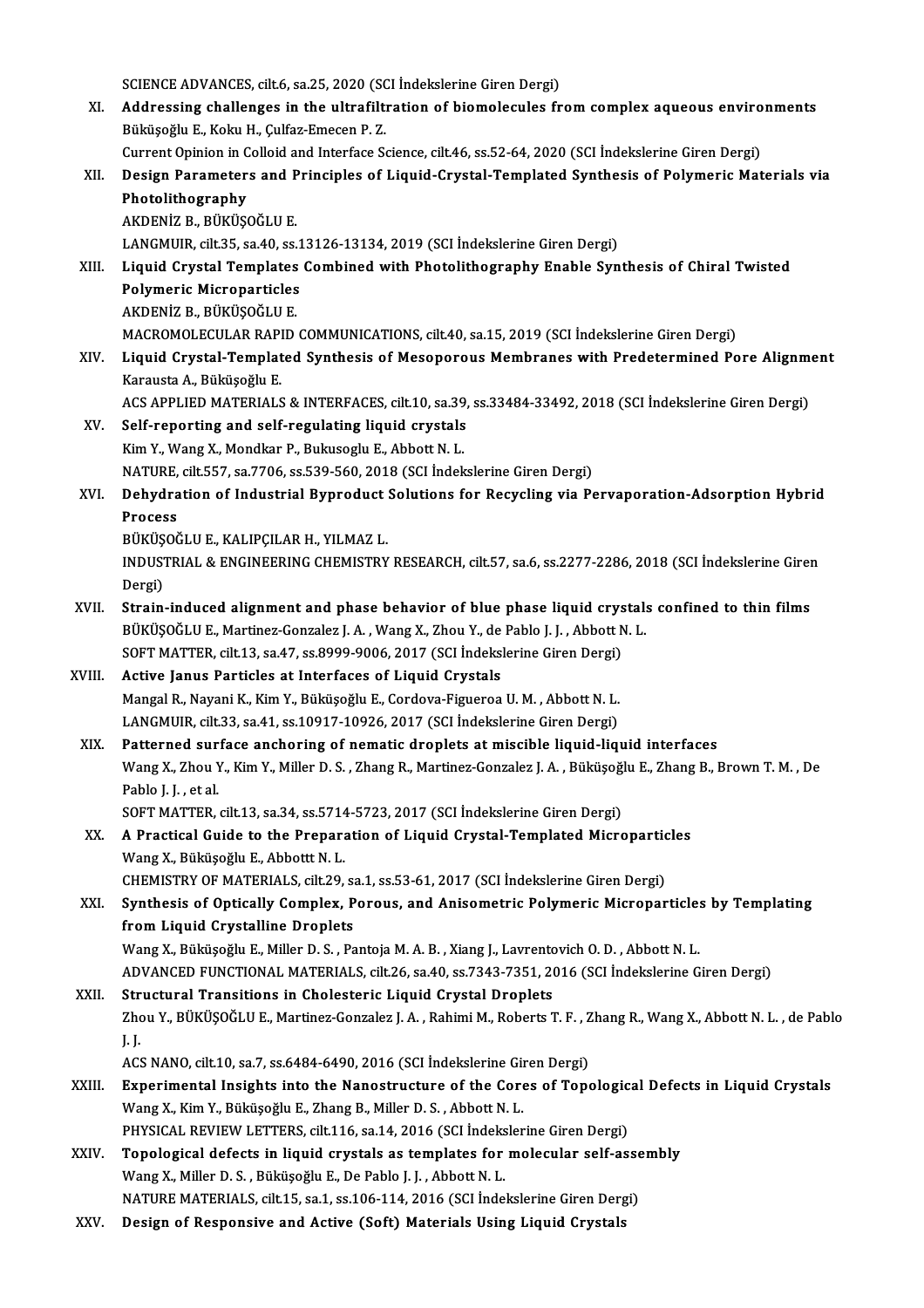BÜKÜŞOĞLU E., Pantoja M. B. , Mushenheim P. C. , Wang X., Abbott N. L.<br>ANNUAL REVIEW OF CHEMICAL AND BIOMOLECULAR ENCINEERING ANNUAL REVIEW OF CHEMICAL AND BIOMOLECULAR ENGINEERING, VOL 7, cilt.7, ss.163-196, 2016 (SCI Indekslerine Giren Dergi) BÜKÜŞOĞLU E., Pantoja M.<br>ANNUAL REVIEW OF CHE.<br>İndekslerine Giren Dergi)<br>Positioning sollaide at i ANNUAL REVIEW OF CHEMICAL AND BIOMOLECULAR ENGINEERING, VOL 7, cilt.7<br>
Indekslerine Giren Dergi)<br>
XXVI. Positioning colloids at the surfaces of cholesteric liquid crystal droplets<br>
PULLISOCLUE Wang Y, 2bou Y, A Martings Co

BÜKÜŞOĞLU E., Wang X., Zhou Y., A. Martinez-Gonzalez J., Rahimi M., Wang Q., de Pablo J. J. , Abbott N. L.<br>SOFT MATTER, cilt.12, sa.42, ss.8781-8789, 2016 (SCI İndekslerine Giren Dergi) Positioning colloids at the surfaces of cholesteric liquid crystal drople<br>BÜKÜŞOĞLU E., Wang X., Zhou Y., A. Martinez-Gonzalez J., Rahimi M., Wang Q., de<br>SOFT MATTER, cilt.12, sa.42, ss.8781-8789, 2016 (SCI İndekslerine Gi BÜKÜŞOĞLU E., Wang X., Zhou Y., A. Martinez-Gonzalez J., Rahimi M., Wang Q., de Pa<br>SOFT MATTER, cilt.12, sa.42, ss.8781-8789, 2016 (SCI İndekslerine Giren Dergi)<br>XXVII. Stimuli-Responsive Cubosomes Formed from Blue Phase L

# SOFT MATTER, cilt.12, sa.42, ss.8781-8789, 2016 (SCI Indekslerine Giren De<br>Stimuli-Responsive Cubosomes Formed from Blue Phase Liquid Cr<br>BÜKÜŞOĞLU E., Wang X., Martinez-Gonzalez J. A. , de Pablo J. J. , Abbott N. L.<br>ADVANC Stimuli-Responsive Cubosomes Formed from Blue Phase Liquid Crystals<br>BÜKÜŞOĞLU E., Wang X., Martinez-Gonzalez J. A. , de Pablo J. J. , Abbott N. L.<br>ADVANCED MATERIALS, cilt.27, sa.43, ss.6892-6899, 2015 (SCI İndekslerine Gi BÜKÜŞOĞLU E., Wang X., Martinez-Gonzalez J. A. , de Pablo J. J. , Abbott N. L.<br>ADVANCED MATERIALS, cilt.27, sa.43, ss.6892-6899, 2015 (SCI İndekslerin<br>XXVIII. Blue-phase liquid crystal droplets

# ADVANCED MATERIALS, cilt.27, sa.43, ss.6892-6899, 2015 (SCI İndekslerine Giren De<br>Blue-phase liquid crystal droplets<br>Martinez-Gonzalez J. A. , Zhou Y., Rahimi M., BÜKÜŞOĞLU E., Abbott N. L. , de Pablo J. J.<br>PROCEEDINCS OF PROCEEDINGS OF THE NATIONAL ACADEMY OF SCIENCES OF THE UNITED STATES OF AMERICA, cilt.112, sa.43,<br>ss.13195-13200, 2015 (SCI İndekslerine Giren Dergi) Martinez-Gonzalez J. A., Zhou Y., Rahimi M., BÜKÜŞOĞLU E., Abbott N. L., de Pablo J. J.

- XXIX. Nanoparticle self-assembly at the interface of liquid crystal droplets ss.13195-13200, 2015 (SCI İndekslerine Giren Dergi)<br><mark>Nanoparticle self-assembly at the interface of liquid crystal droplets</mark><br>Rahimi M., Roberts T. F. , Armas-Pérez J. C. , Wang X., BÜKÜŞOĞLU E., Abbott N. L. , de Pablo J. PROCEEDINGS OF THE NATIONAL ACADEMY OF SCIENCES OF THE UNITED STATES OF AMERICA, cilt.112, sa.17, Rahimi M., Roberts T. F. , Armas-Pérez J. C. , Wang X<br>PROCEEDINGS OF THE NATIONAL ACADEMY OF SC<br>ss.5297-5302, 2015 (SCI İndekslerine Giren Dergi)<br>Hianansbisel Mistostrustures Formed by Bidi ss 5297-5302, 2015 (SCI İndekslerine Giren Dergi)
- XXX. Hierarchical Microstructures Formed by Bidisperse Colloidal Suspensions within Colloid-in-Liquid<br>Crystal Gels

Diestra-Cruz H., BÜKÜŞOĞLU E., Abbott N. L., Acevedo A.

ACS APPLIED MATERIALS & INTERFACES, cilt.7, sa.13, ss.7153-7162, 2015 (SCI İndekslerine Giren Dergi)

- XXXI. Colloid-in-liquid crystal gels formed via spinodal decomposition BÜKÜŞOĞLU E., Pal S. K., de Pablo J. J., Abbott N. L. Colloid-in-liquid crystal gels formed via spinodal decomposition<br>BÜKÜŞOĞLU E., Pal S. K. , de Pablo J. J. , Abbott N. L.<br>SOFT MATTER, cilt.10, sa.10, ss.1602-1610, 2014 (SCI İndekslerine Giren Dergi)<br>Colloid in Liauid Crys BÜKÜŞOĞLU E., Pal S. K. , de Pablo J. J. , Abbott N. L.<br>SOFT MATTER, cilt.10, sa.10, ss.1602-1610, 2014 (SCI İndekslerine Giren Dergi)<br>XXXII. Colloid-in-Liquid Crystal Gels that Respond to Biomolecular Interactions<br>Agaruul
- SOFT MATTER, cilt.10, sa.10, ss.1602-1610, 2014 (SCI İndekslerine Giren Dergi)<br>Colloid-in-Liquid Crystal Gels that Respond to Biomolecular Interaction<br>Agarwal A., Sidiq S., Setia S., BÜKÜŞOĞLU E., de Pablo J. J. , Pal S. K Colloid-in-Liquid Crystal Gels that Respond to Biomolecular Interactions<br>Agarwal A., Sidiq S., Setia S., BÜKÜŞOĞLU E., de Pablo J. J. , Pal S. K. , Abbott N. L.<br>SMALL, cilt.9, sa.16, ss.2785-2792, 2013 (SCI İndekslerine Gi

### Diğer Dergilerde Yayınlanan Makaleler

Iger Dergilerde Yayınlanan Makaleler<br>I. Shape Effects on the Structure and Response of the Polymeric Particles Synthesized from Cholesteric<br>Liavid Cavatal Tamplates Substate Tay Intended<br>Shape Effects on the Stru<br>Liquid Crystal Templates<br>Avear D L. PÜRÜSQÖLUE Liquid Crystal Templates<br>Avşar D. I., BÜKÜŞOĞLU E. Liquid Crystal Templates<br>Avşar D. I. , BÜKÜŞOĞLU E.<br>Erciyes Üniversitesi Fen Bilimleri Enstitüsü Dergisi, 2021 (Diğer Kurumların Hakemli Dergileri)<br>Positioning of Cubis Shanad Partisles with Different Edge Structures in Ne

II. Positioning of Cubic Shaped Particles with Different Edge Structures in Nematic Medium<br>KARAUSTA A., BÜKÜŞOĞLU E. Erciyes Üniversitesi Fen Bilim<br>Positioning of Cubic Shape<br>KARAUSTA A., BÜKÜŞOĞLU E.<br>Celal Bayar Üniversitesi Fen B

Celal Bayar Üniversitesi Fen Bilimleri Dergisi, cilt.17, sa.2, ss.115-120, 2021 (Diğer Kurumların Hakemli Dergileri)

# telal Bayar Universitesi Fen Billmeri Dergisi, clit.17, sa.2, ss.115-120, 2021 (Diger Ki<br>Hakemli Kongre / Sempozyum Bildiri Kitaplarında Yer Alan Yayınlar

- akemli Kongre / Sempozyum Bildiri Kitaplarında Yer Alan Yayınlar<br>I. Nanoparticle adsorption-induced configurations of liquid crystal droplets<br>Sengüls Pürüsoğlu F SIAH HOHSI 0 7 SOMP<br>Nanoparticle adsorpti<br>Şengül S., BÜKÜŞOĞLU E. Nanoparticle adsorption-induced<br>Şengül S., BÜKÜŞOĞLU E.<br>ACS Fall 2021, 22 - 26 Ağustos 2021<br>Enhansed consitivity of nolumeni Sengül S., BÜKÜŞOĞLU E.<br>ACS Fall 2021, 22 - 26 Ağustos 2021<br>II. Enhanced sensitivity of polymeric sensors templated from cholesteric liquid crystals<br>RATIR Ö, RATIR RIÜKÜSOĞLU E
- ACS Fall 2021, 22 26 Ağustos 2<br>Enhanced sensitivity of polyr<br>BATIR Ö., BAT E., BÜKÜŞOĞLU E.<br>ACS Fall 2021, 22 26 Ağustos 2 Enhanced sensitivity of polymeri<br>BATIR Ö., BAT E., BÜKÜŞOĞLU E.<br>ACS Fall 2021, 22 - 26 Ağustos 2021<br>Liavid Gayetal Salf Assamblyy A.B BATIR Ö., BAT E., BÜKÜŞOĞLU E.<br>ACS Fall 2021, 22 - 26 Ağustos 2021<br>III. Liquid Crystal Self-Assembly: A Route for Anisotropic Composites
- ŞengülS.,BÜKÜŞOĞLUE. 20th International Metallurgy and Materials Congress, 10 - 12 Haziran 2021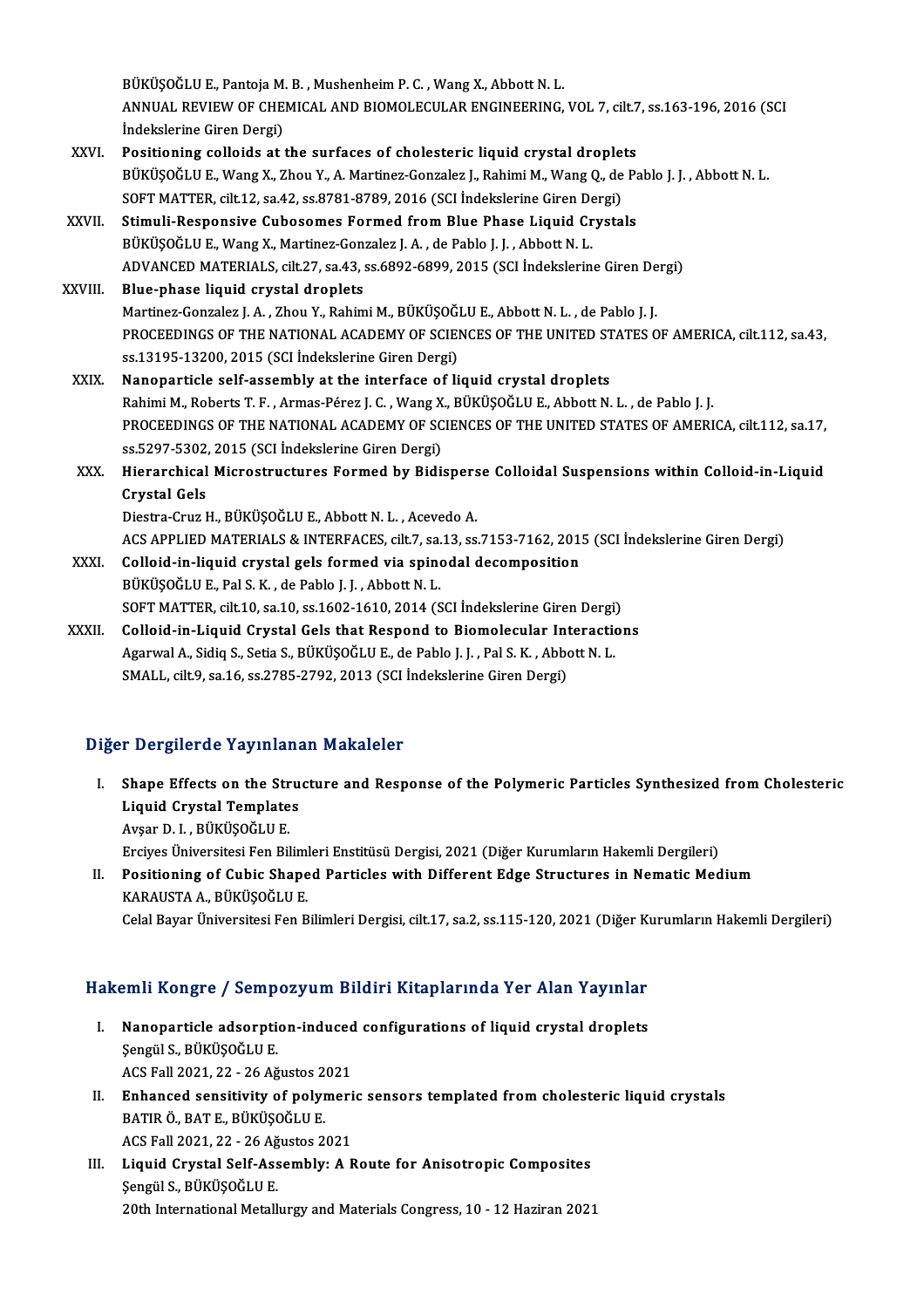| IV.   | Düşük Maliyette Uygulamalara Yönelik Mikrokapiler Sıvı Kristal Sensörler<br>Kurt E., BÜKÜŞOĞLU E.           |
|-------|-------------------------------------------------------------------------------------------------------------|
|       | Ulusal Kimya Mühendisliği Kongresi, 10 - 12 Haziran 2021                                                    |
| V.    | Designing Responsive Polymeric Materials using Liquid Crystallinity                                         |
|       | BÜKÜŞOĞLU E., Akdeniz B., Avşar D. I., Karausta A.                                                          |
|       | Nano TR, Türkiye, 3 - 06 Kasım 2019                                                                         |
| VI.   | Liquid Crystal-Templated Synthesis of Complex Microparticles and their Sensor Applications                  |
|       | Akdeniz B., Karausta A., Kocaman C., Avşar D. I., BÜKÜŞOĞLU E.                                              |
|       | Gordon Research Conferences on Liquid Crystals, 7 - 12 Temmuz 2019                                          |
| VII.  | Synthesis of Liquid Crystal Templated Polymeric Microparticles Shaped by Microwells                         |
|       | Kocaman C., Akdeniz B., Büküşoğlu E.                                                                        |
|       | Eastern Mediterranean Chemical Engineering Conferences 9, Ankara, Türkiye, 30 Ağustos - 01 Eylül 2018, ss.1 |
| VIII. | Liquid Crystal-Templated Synthesis of Anisotropic Ultrafiltration Membranes                                 |
|       | Büküşoğlu E., Karausta A.                                                                                   |
|       | Eastern Mediterranean Chemical Engineering Conference 9, Ankara, Türkiye, 30 Ağustos - 01 Eylül 2018, ss.1  |
| IX.   | Synthesis and Characterization of Micro Particles Templated from Cholesteric Liquid Crystal for             |
|       | <b>Sensor Application</b>                                                                                   |
|       | Büküşoğlu E., Avşar D. I.                                                                                   |
|       | Eastern Mediterranean Chemical Engineering Conference 9, Ankara, Türkiye, 30 Ağustos - 01 Eylül 2018, ss.1  |
| Χ.    | Synthesis of 3D Chiral Microparticles from Nematic Liquid Crystal Templates                                 |
|       | Büküşoğlu E., Akdeniz B.                                                                                    |
|       | Eastern Mediterranean Chemical Engineering Conference 9, Ankara, Türkiye, 30 Ağustos - 01 Eylül 2018, ss.1  |
| XI.   | Cholesteric Liquid Crystal Based Polymeric Sensors for Detection of Volatile Organic Compounds              |
|       | Batır Ö., Bat E., Büküşoğlu E.                                                                              |
|       | Eastern Mediterranean Chemical Engineering Conferences 9, Ankara, Türkiye, 30 Ağustos - 01 Eylül 2018, ss.1 |
| XII.  | Liquid Crystal-Templated Synthesis of Polymeric Films and their Potential Use in Chemical Processes         |
|       | Karausta A., Büküşoğlu E.                                                                                   |
|       | 27th International Liquid Crystal Conference, Kyoto, Japonya, 22 - 28 Temmuz 2018                           |
| XIII. | Synthesis of Optically Complex, Porous and Anisometric Polymeric Materials by Templating from               |
|       | Liquid Crystalline Media                                                                                    |
|       | BÜKÜŞOĞLU E, Wang X, Abbott N. L.                                                                           |
|       | Gordon Research Conferences on Liquid Crystals, 18 Haziran 2017 - 23 Haziran 2016                           |
| XIV.  | Triggered Release of Dispersed Microdroplets from Anisotropic Fluids                                        |
|       | Kim Y., Wang X., BÜKÜŞOĞLU E., Mondkar P., Abbott N. L.                                                     |
|       | APS March Meeting, 13 Mart 2017                                                                             |
|       |                                                                                                             |

### Bilimsel Dergilerdeki Faaliyetler

Frontiers in Soft Matter, Editörler Kurulu Üyesi, 2021 - Devam Ediyor

### Bilimsel Hakemlikler

Bilimsel Hakemlikler<br>ACS APPLIED MATERIALS & INTERFACES, SCI Kapsamındaki Dergi, Aralık 2020<br>ACS APPLIED MATERIALS & INTERFACES SCI Kapsamındaki Dergi, Ekim 2020 BAANDOF AMACAMANOT<br>ACS APPLIED MATERIALS & INTERFACES, SCI Kapsamındaki Dergi, Aralık 2020<br>ACS APPLIED MATERIALS & INTERFACES, SCI Kapsamındaki Dergi, Ekim 2020<br>ACS OMECA, SCI Kapsamındaki Dergi, Ekim 2020 ACS APPLIED MATERIALS & INTERFACES, SCI Ka<sub>l</sub><br>ACS APPLIED MATERIALS & INTERFACES, SCI Ka<sub>l</sub><br>ACS OMEGA, SCI Kapsamındaki Dergi, Ekim 2020<br>T<sup>üpitak</sup> Prejesi, 1002 - Hrll Destek Prestamu O ACS APPLIED MATERIALS & INTERFACES, SCI Kapsamındaki Dergi, Ekim 2020<br>ACS OMEGA, SCI Kapsamındaki Dergi, Ekim 2020<br>TÜBİTAK Projesi, 1002 - Hızlı Destek Programı, Orta Doğu Teknik Üniversitesi, Türkiye, Haziran 2020<br>ACS APP ACS OMEGA, SCI Kapsamındaki Dergi, Ekim 2020<br>TÜBİTAK Projesi, 1002 - Hızlı Destek Programı, Orta Doğu Teknik Üniversite<br>ACS APPLIED POLYMER MATERIALS, SCI Kapsamındaki Dergi, Mayıs 2020<br>LANGMUR, SCI Kapsamındaki Dergi Nisa ACS APPLIED POLYMER MATERIALS, SCI Kapsamındaki Dergi, Mayıs 2020<br>LANGMUIR, SCI Kapsamındaki Dergi, Nisan 2020 TÜBİTAK Projesi, 1002 - Hızlı Destek Programı, Orta Doğu Teknik Üniversitesi, Türkiye, Ocak 2020